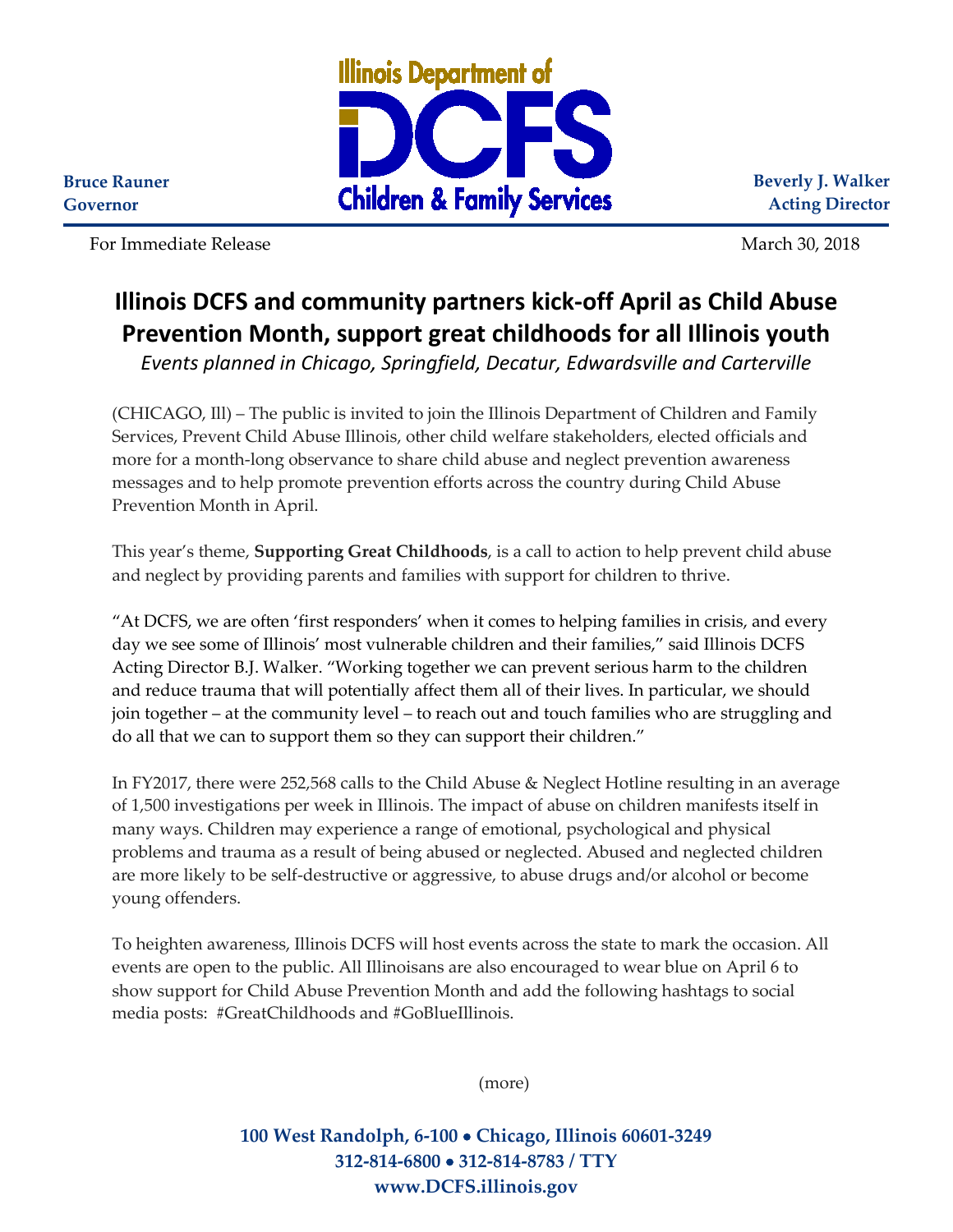## **Upcoming Events:**

Tuesday, April 3, 2018 **Springfield** Kick-Off Event 10 a.m. HSHS St. John's Hospital Pavilion Lobby 301 N. 8th Street, Springfield Wednesday, April 4, 2018 **Decatur** Kick-Off Event 10 a.m. HSHS St. Mary's Hospital Main Lobby 1800 E. Lake Shore Drive, Decatur

Thursday, April 5, 2018 **Chicago** Blue Bow Kickoff Event 9 a.m. Fourth Presbyterian Church (Michigan Ave. & Chestnut St.) 126 E. Chestnut Street, Chicago Photo op and tying of blue bows to trees will take place at 9:50 a.m. outside. Blue ribbons will be handed out to the public.

Friday, April 6, 2018 **Carterville** Kick-Off Event 10 a.m. John A. Logan College (Main Entrance, Lower Level) 700 Logan College Drive, Carterville

Friday, April 6, 2018 **Edwardsville** Kick-Off Event 10 a.m. Madison County Government Building 157 N. Main Street, Edwardsville

Monday, April 23 through Friday, April 27, 2018 **Chicago** Art Exhibit 9 a.m. James R. Thompson Center Lobby 100 W. Randolph Street, Chicago The exhibit will feature art from children who are currently in care, or have been in care, and by artists who have been affected by child abuse. Blue ribbons will be handed out to the public.